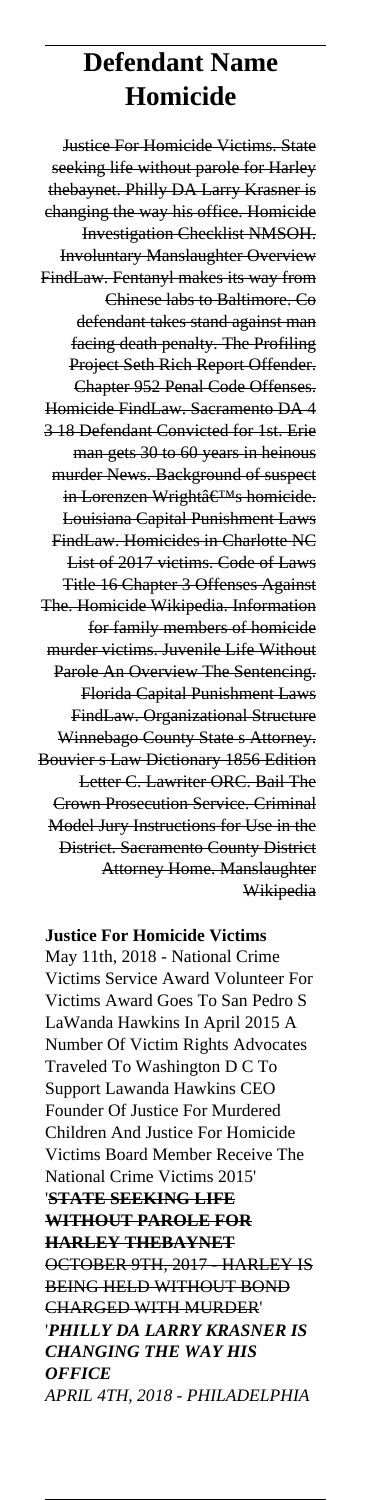*DISTRICT ATTORNEY LARRY KRASNER HAS BEGUN ALTERING THE WAY HIS OFFICE HANDLES HOMICIDE CASES THE CHANGES HAVE DRAWN EARLY PUSHBACK FROM VICTIMS FAMILIES SOME PROSECUTORS AND SOME COMMON PLEAS COURT JUDGES*' '*Homicide Investigation Checklist NMSOH May 14th, 2018 - Providing Support Information And Resources For Survivors Of Homicide Memorials To Our Lost Loved Ones Who Were*

*Victims Of Murder*''**involuntary manslaughter overview findla** may 13th, 2018 - involuntary manslaughter also called

criminally negligent homicide is the unintentional killing of

another human this differs from first or second degree

# murder'

### '*Fentanyl makes its way from Chinese labs to Baltimore*

*October 12th, 2017 - In a laboratory somewhere in China a chemist is producing the fentanyl that will kill an opioid user in Maryland*'

'**Co defendant takes stand against man facing death penalty**

January 8th, 2018 - Family The most popular baby names

for 2017 There s a new top boy name Melania is on the rise

Family Virginia third grader without hands wins national

award for cursive writing'

'*THE PROFILING PROJECT SETH RICH REPORT OFFENDER JUNE 20TH, 2017 - THE PROFILING PROJECT SETH RICH HOMICIDE INITIAL FINDINGS â€*" *JUNE 20* 2017 "ON SUNDAY JULY 10 2016 *AT APPROXIMATELY 4 19 AM MR SETH CONRAD RICH WAS SHOT AND*'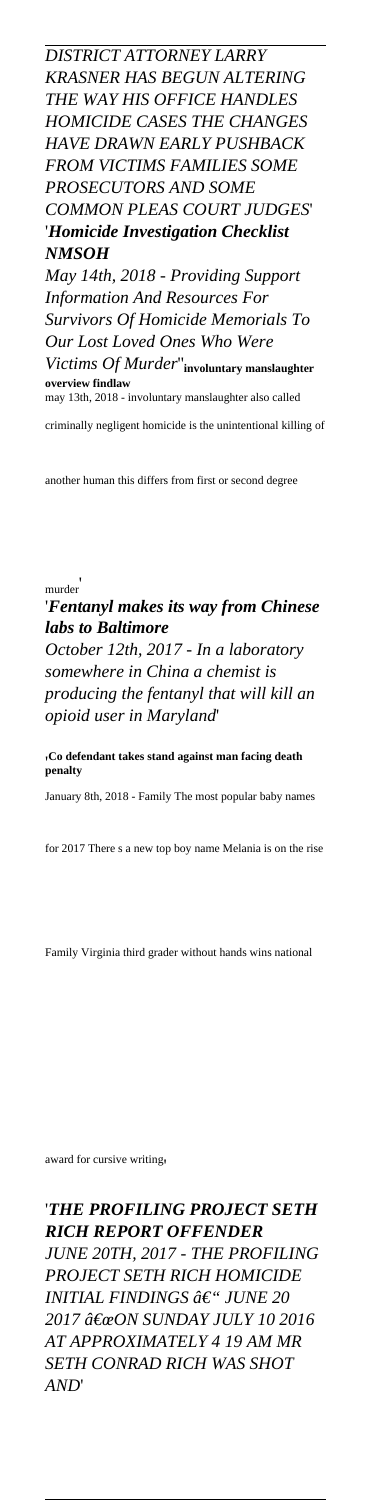## '**Chapter 952 Penal Code Offenses** May 16th, 2018 - PART II SENTENCES AND SENTENCING PROCEDURE Cited 207 C 152 240 C 639 Cited 34 CA 1 39 CA 722 Court properly considered evidence of defendant s criminal history in its determination to revoke defendant s probation 58 CA 275'

### '**Homicide FindLaw**

**May 13th, 2018 - When someone takes the life of another regardless of intent or other details surrounding the incident it is called a homicide Homicide is not always a crime such**'

### '*SACRAMENTO DA 4 3 18 DEFENDANT CONVICTED FOR 1ST*

*MAY 13TH, 2018 - DEFENDANT CONVICTED FOR 1ST DEGREE MURDER OF GIRLFRIEND DATE APRIL 3 2018 CASE MOSES VALDEZ CASE 14F05956 PROSECUTOR DEPUTY DISTRICT ATTORNEY THIEN HO HOMICIDE UNIT*' '**erie man gets 30 to 60 years in heinous murder news**

march 15th, 2018 - an erie homicide defendant who fatally stabbed another man and burned the body received 30 to 60 years in prison after pleading guilty to third degree murder thursday john e poole jr 36 pleaded guilty to third degree murder and a first degree felony count of robbery in the death of 42 year old'

#### <sup>'</sup>Background of suspect in Lorenzen Wright's **homicide**

December 12th, 2017 - MEMPHIS Tenn $\hat{\mathrm{a}}\mathcal{\in}$  " WREG is learning more disturbing details about the suspect charged in Lorenzen Wright s homicide Billy Turner'

'**Louisiana Capital Punishment Laws FindLaw** May 13th, 2018 - Code Section 14 30 Et Seq 14 113 15 567 Et Seq Is Capital Punishment Allowed Yes Effect Of Defendant S Incapacity If Woman Defendant Is Found To Be Pregnant Execution Is Stayed Until 90 120 Days From End Of Pregnancy A Person May Not Be Executed While Suffering From Mental Illness'

#### '**HOMICIDES IN CHARLOTTE NC LIST OF 2017 VICTIMS**

JUNE 22ND, 2017 - OF THE 47 HOMICIDES REPORTED IN CHARLOTTE THIS YEAR 17 CASES REMAIN UNSOLVED WITH NO ARRESTS MADE IN THOSE AS OF JUNE 25 2017 THE LIST OF VICTIMS BELOW INCLUDES MEN WOMEN AND CHILDREN IN INSTANCES WHERE A PERSON HAS BEEN CHARGED THE DEFENDANT  $\hat{\mathbf{a}} \in \mathbb{M}$  NAME IS INCLUDED A MAP BELOW SHOWS LOCATIONS''**code of laws title 16 chapter 3 offenses against the may 13th, 2018 - section 16 3 5 person causing injury which results in death at least three years later not to be prosecuted for homicide a person who causes bodily injury**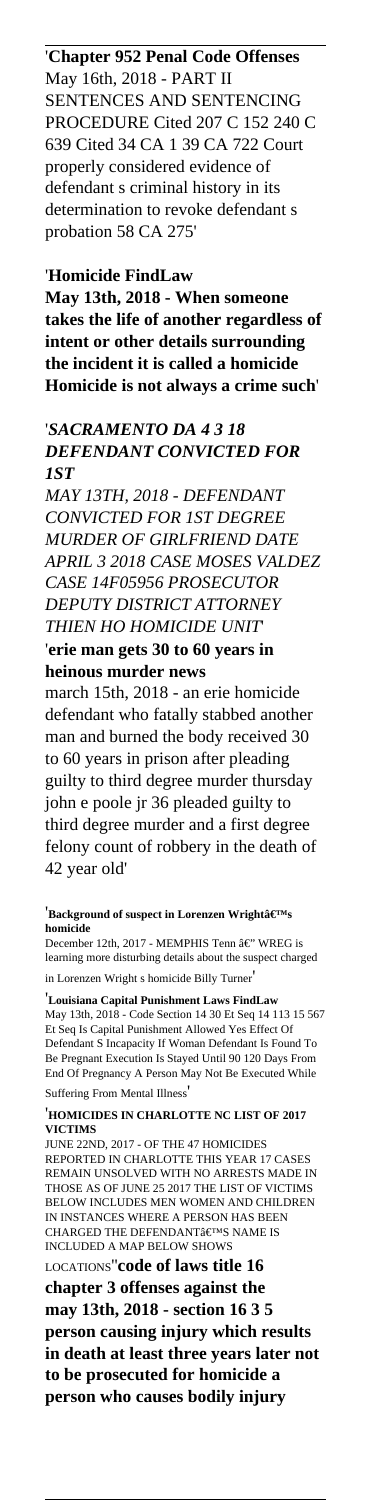**which results in the death of the victim is not criminally responsible for the victim s death and must not be prosecuted for a homicide offense if at least three years intervene between the**'

### '**Homicide Wikipedia**

May 13th, 2018 - Homicide is the act of one human killing another A homicide requires only a volitional act by another person that results in death and thus a homicide may result from accidental reckless or negligent acts even if there is no intent to cause harm' '**Information For Family Members Of Homicide Murder Victims May 14th, 2018 - Learn More About The Impact Of Homicide On Family Members And Where To Go To Find Support**'

'**JUVENILE LIFE WITHOUT PAROLE AN OVERVIEW THE SENTENCING**

MAY 14TH, 2018 - MOST OF THE APPROXIMATELY 2 100

INDIVIDUALS SENTENCED AS JUVENILES TO LIFE WITHOUT THE POSSIBILITY OF PAROLE NOW HAVE A CHANCE READ MORE  $\hat{A}$ <sup>y</sup>

'**FLORIDA CAPITAL PUNISHMENT LAWS FINDLAW** MAY 11TH, 2018 - CODE SECTION 775 082 782 04 1

921 141 922 07 922 10 ET SEQ 921 142 922 08 IS

CAPITAL PUNISHMENT ALLOWED YES EFFECT OF

DEFENDANT S INCAPACITY EXEMPT FROM

EXECUTION IF INSANE OR PREGNANT FOR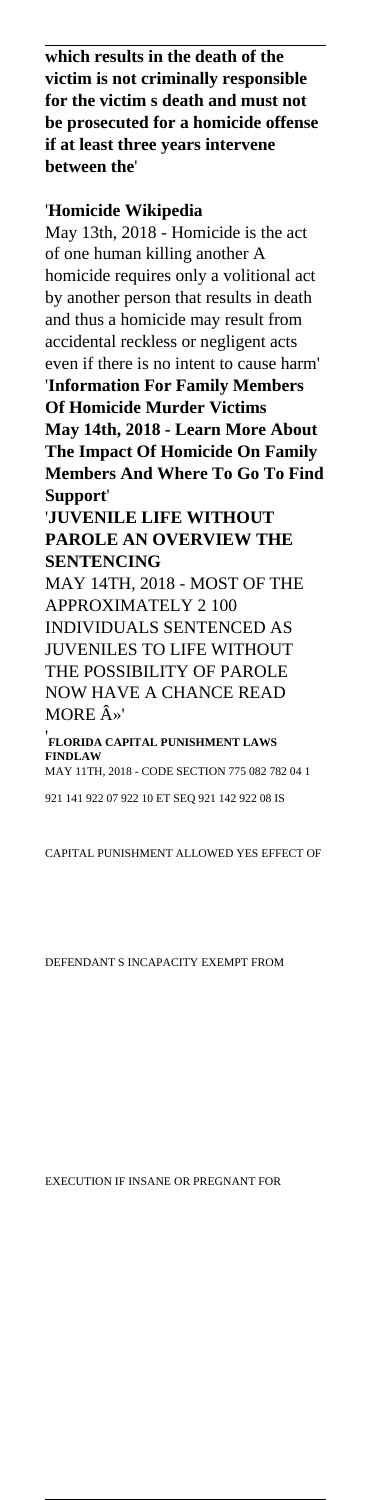# **Structure Winnebago County State S Attorney**

May 13th, 2018 - Criminal Intake And Screening The Intake And Screening Unit Is The Gateway Through Which All Criminal Cases Come Into The State S Attorney S Office'

### '*Bouvier s Law Dictionary 1856 Edition Letter C*

*May 13th, 2018 - Bouvier s Law Dictionary 1856 Edition C CABALLERIA Spanish law A measure of land which is different in different provinces Diccionario por la Real Academia*''**Lawriter ORC** May 12th, 2018 - Chapter 2903 HOMICIDE AND

ASSAULT 2903 01 Aggravated murder No person shall

purposely and with prior calculation and design cause the

death of another or the unlawful termination of another s

pregnancy<sup>'</sup>

'**bail the crown prosecution service may 12th, 2018 - introduction police bail pre charge post charge variation of police imposed bail conditions the right to bail exclusions to the right to bail exceptions to the right to bail**''**Criminal Model Jury Instructions for Use in the District** May 13th, 2018 - Open PDF file 24 37 KB for 1320 Withdrawn Case Against Codefendant Withdrawn Charges Against Defendant Defendant s Absence Mistrial PDF 24 37 KB''**sacramento county district attorney home**